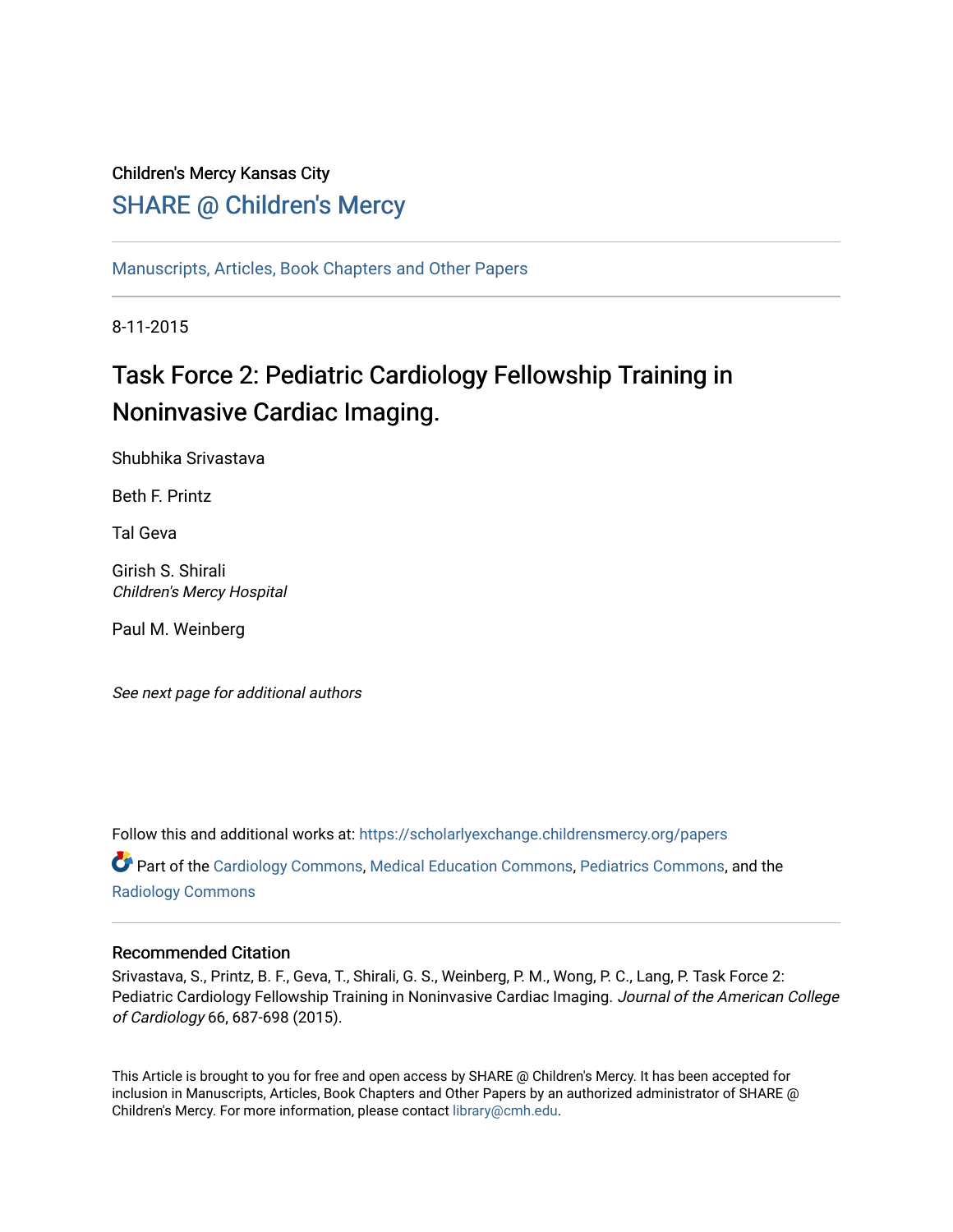### Creator(s)

Shubhika Srivastava, Beth F. Printz, Tal Geva, Girish S. Shirali, Paul M. Weinberg, Pierre C. Wong, and Peter Lang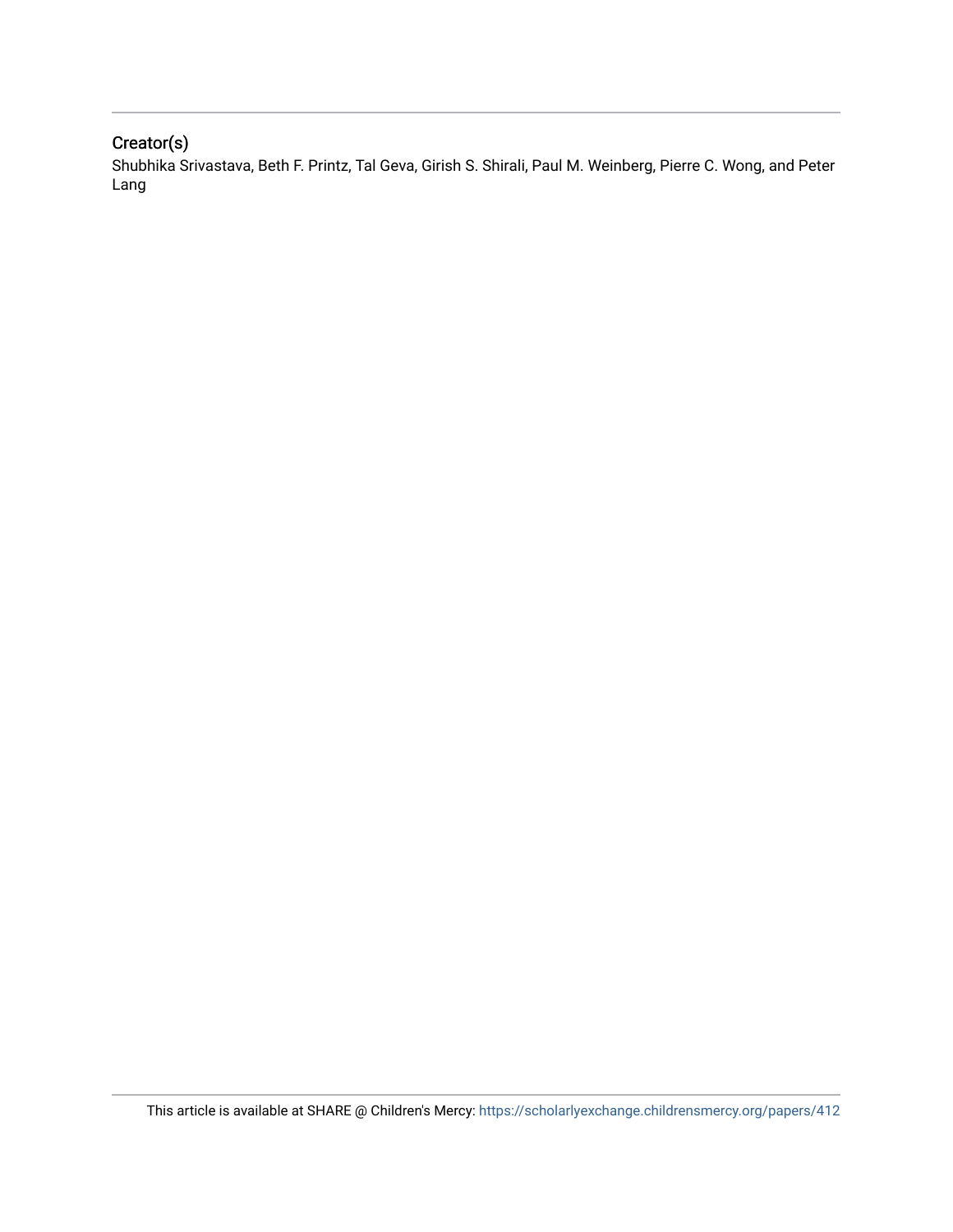JOURNAL OF THE AMERICAN COLLEGE OF CARDIOLOGY VOL. 66, NO. 6, 2015 ª 2015 BY THE SOCIETY OF PEDIATRIC CARDIOLOGY TRAINING PROGRAM DIRECTORS, AMERICAN COLLEGE OF CARDIOLOGY FOUNDATION, AMERICAN ACADEMY OF PEDIATRICS, AND THE AMERICAN HEART ASSOCIATION, INC. PUBLISHED BY ELSEVIER INC.

#### TRAINING STATEMENT



# Task Force 2: Pediatric Cardiology Fellowship Training in Noninvasive Cardiac Imaging

Endorsed by the American Society of Echocardiography and the Society of Pediatric Echocardiography

Shubhika Srivastava, MBBS, FAAP, FACC, FASE, Co-Chair Beth F. Printz, MD, PHD, FAAP, FASE, Co-Chair Tal Geva, MD, FACC

Girish S. Shirali, MBBS, FACC, FASE Paul M. Weinberg, MD Pierre C. Wong, MD Peter Lang, MD, FAAP, FACC

#### 1. INTRODUCTION

#### 1.1. Document Development Process

The Society of Pediatric Cardiology Training Program Directors (SPCTPD) board assembled a steering committee that nominated 2 chairs, 1 SPCTPD steering committee member, and 4 additional experts from a wide range of program sizes, geographic regions, and subspecialty focuses. Representatives from the American College of Cardiology (ACC), American Academy of Pediatrics (AAP), and American Heart Association (AHA) participated. The steering committee member was added to provide perspective to each task force as a "nonexpert" in that field. Relationships with industry and other entities were not deemed relevant to

The American College of Cardiology requests that this document be cited as follows: Srivastava S, Printz BF, Geva T, Shirali GS, Weinberg PM, Wong PC, Lang P. Task force 2: pediatric cardiology fellowship training in noninvasive cardiac imaging. J Am Coll Cardiol 2015;66:687–98.

This article is copublished in Circulation and reprinted in the Journal of the American Society of Echocardiography.

Copies: This document is available on the World Wide Web sites of the Society of PediatricCardiology Training Program Directors [\(www.spctpd.org\)](http://www.spctpd.org), the American College of Cardiology [\(www.acc.org\)](http://www.acc.org), the American Academy of Pediatrics [\(www.aap.org\)](http://www.aap.org), the American Heart Association [\(my.americanheart.org](http://my.americanheart.org)), the American Society of Echocardiography [\(www.asecho.org](http://www.asecho.org)), and the Society of Pediatric Echocardiography [\(www.sopeonline.org](http://www.sopeonline.org)). For copies of this document, please contact the Elsevier Inc. Reprints Department, fax (212) 633-3820, e-mail [reprints@](mailto:reprints@elsevier.com) [elsevier.com.](mailto:reprints@elsevier.com)

Permissions: Multiple copies, modification, alteration, enhancement, and/or distribution of this document are not permitted without the express permission of the American College of Cardiology. Requests may be completed online via the Elsevier site [\(http://www.elsevier.com/about/](http://www.elsevier.com/about/policies/author-agreement/obtaining-permission) [policies/author-agreement/obtaining-permission\)](http://www.elsevier.com/about/policies/author-agreement/obtaining-permission).

the creation of a general cardiology training statement; however, employment and affiliation information for authors and peer reviewers are provided in [Appendixes 1](#page-10-0) and [2](#page-11-0), respectively, along with disclosure reporting categories. Comprehensive disclosure information for all authors, including relationships with industry and other entities, is available as an [online supplement](http://jaccjacc.acc.org/Clinical_Document/Ped_TS_TF2_Comprehensive_RWI_Supplement.pdf) to this document.

The writing committee developed the document, approved it for review by individuals selected by the participating organizations ([Appendix 2](#page-11-0)), and addressed their comments. The final document was approved by the SPCTPD, AAP, and AHA, as well as endorsed by the Society of Pediatric Echocardiography in February 2015. It was endorsed by the American Society of Echocardiography and approved by the ACC in March 2015. This document is considered current until the SPCTPD revises or withdraws it.

#### 1.2. Background and Scope

For over 25 years, noninvasive cardiac imaging has been the mainstay of anatomic and physiological assessment in pediatric cardiology and congenital heart disease. An ACC/AAP/AHA combined task force published pediatric noninvasive cardiac imaging training guidelines in 2005, including guidelines for training in transthoracic (TTE), transesophageal (TEE), and fetal echocardiography, as well as in cardiac magnetic resonance imaging (MRI) [\(1\)](#page-9-0). These guidelines, which were also endorsed by the American Society of Echocardiography and the Society of Pediatric Echocardiography, established standard goals, training methods, and expected levels of expertise for core and advanced levels of pediatric cardiology fellowship training.

Downloaded for Anonymous User (n/a) at The Children's Mercy Hospital - Kansas City from ClinicalKey.com by Elsevier on October 15, 2018. For personal use only. No other uses without permission. Copyright ©2018. Elsevier Inc. All rights reserved.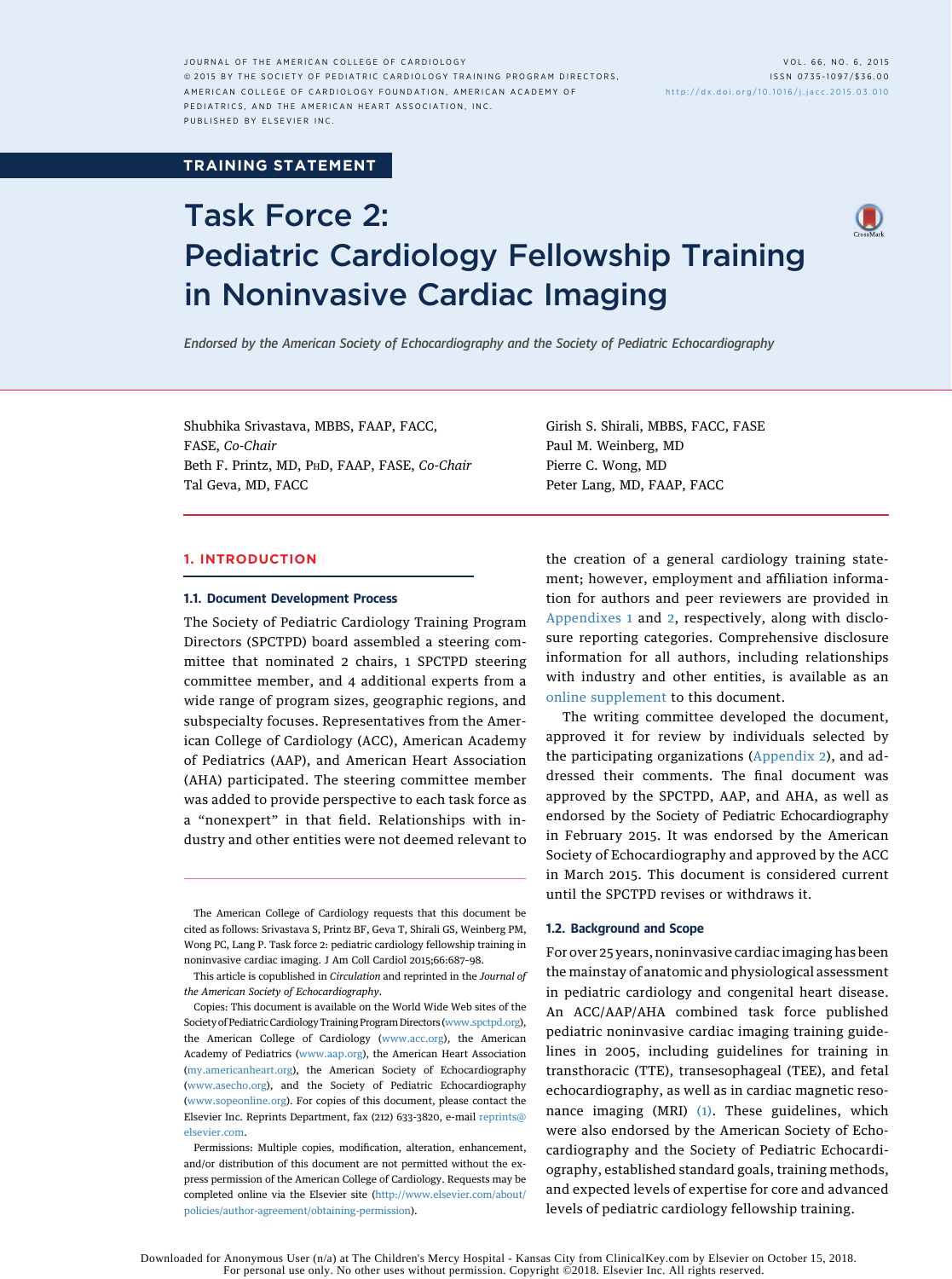With continued advancement in the field of noninvasive imaging since the publication of these guidelines, the scope of training, expected level of expertise, and knowledge of existing information technology infrastructure supporting these imaging modalities have evolved. Use of imaging techniques such as cardiac MRI, 3-dimensional (3D) echocardiography, and new applications such as strain imaging have become more commonplace in everyday practice. Additionally, the noninvasive imaging work environment has incorporated methods to evaluate and maintain quality and to establish performance standards [\(2\).](#page-9-0) There has also been a recent initiative to develop tools for assessment of quality and accuracy in performing and reporting pediatric echocardiograms.

The revised training recommendations describe program resources and the environment that are required for training pediatric cardiology fellows, together with a competency-based system promulgated by the American College of Graduate Medical Education (ACGME), to implement specific goals and objectives for training pediatric cardiology fellows. This system categorizes competencies into 6 core competency domains: Medical Knowledge, Patient Care and Procedural Skills, Systems-Based Practice, Practice-Based Learning and Improvement, Professionalism, and Interpersonal and Communication Skills, along with identification of suggested evaluation tools for each domain. Competencies unique to noninvasive imaging, along with suggested evaluation tools, are listed in [Appendix 3](#page-12-0) (see the "2015 SPCTPD/ACC/AAP/AHA Training Guidelines for Pediatric Cardiology Fellowship Programs [Revision of the 2005 Training Guidelines for Pediatric Cardiology Fellowship Programs]: Introduction" for additional competencies and evaluation tools that apply to all Task Force reports).

Echocardiography herein refers to all ultrasound-based imaging techniques used to assess cardiac anatomy and function. This is inclusive of 2-, 3-, and 4-dimensional imaging of the heart and related structures, functional assessment ranging from M-mode assessment, 2- and 3 dimensional, and speckle tracking to assess global and regional deformation, color Doppler imaging, as well as pulsed and continuous-wave spectral Doppler imaging for flow, hemodynamics, and tissue motion. Cardiac MRI refers to anatomic and functional cardiovascular MRI for assessment of congenital heart disease (CHD) in children and adults, as well as for assessment of acquired forms of heart disease in children.

#### 1.3. Levels of Expertise—Core and Advanced

Innovations in the field of echocardiography have led to noninvasive diagnosis of complex CHD, frequently precluding the need for diagnostic catheterization. Therefore, physicians performing these procedures should be

skilled in all aspects of echocardiography. Those choosing noninvasive imaging for a career should be trained in advanced transthoracic echocardiography, as well as some combination of TEE, fetal echocardiography, and/or cardiac MRI.

Two levels of fellowship training are discussed in this statement: core and advanced. Guidelines for the core level of training should be considered as minimum, mandated reference standards for a fellow to achieve competency in noninvasive cardiac imaging during standard 3-year pediatric cardiology fellowship training. The training should allow for independent and accurate use of TTE imaging to diagnose simple CHD, as well as acquired pediatric heart disease. A thorough education in TTE, as well as exposure to TEE, fetal echocardiography, and cardiac MRI is essential for core pediatric cardiology training. Education in TEE, fetal echocardiography, and cardiac MRI during the core training period should allow for familiarity with techniques, indications, and limitations. Echocardiography skills for the diagnosis of more complex congenital heart disease, as well as expertise in other advanced imaging modalities inclusive of fetal echocardiography, TEE, MRI and their applications, will be considered as requirements for advanced noninvasive imaging training, as described in the following text. It is anticipated that fellows may, but are not required to, obtain levels of competence above the minimum core requirements in these advanced imaging skills (including diagnosis of complex congenital heart disease, fetal echocardiography, TEE, and/or cardiac MRI) during their core noninvasive imaging fellowship experience.

#### 2. PROGRAM RESOURCES AND ENVIRONMENT

#### 2.1. Echocardiography

The echocardiographic facility (laboratory) required for core pediatric cardiology fellowship training must encompass inpatient and outpatient services. The training facility should include neonatal, pediatric, and/or cardiac intensive care units, an invasive/interventional catheterization laboratory, and a cardiac surgical program. The echocardiography laboratory should perform an adequate volume of studies with expert faculty dedicated to echocardiography, so as to provide trainees with teaching and exposure to both normal and abnormal examinations in patients across a wide age range, from fetal patients to the growing population of adults with CHD. The pediatric echocardiography laboratory should be under the supervision of a designated pediatric cardiologist who has primary responsibility for supervision of the laboratory. The equipment and inventory should be maintained to ensure high-quality performance and to comply with regulations and guidelines for patient safety for sedation. Trainees should have access to

Downloaded for Anonymous User (n/a) at The Children's Mercy Hospital - Kansas City from ClinicalKey.com by Elsevier on October 15, 2018. For personal use only. No other uses without permission. Copyright ©2018. Elsevier Inc. All rights reserved.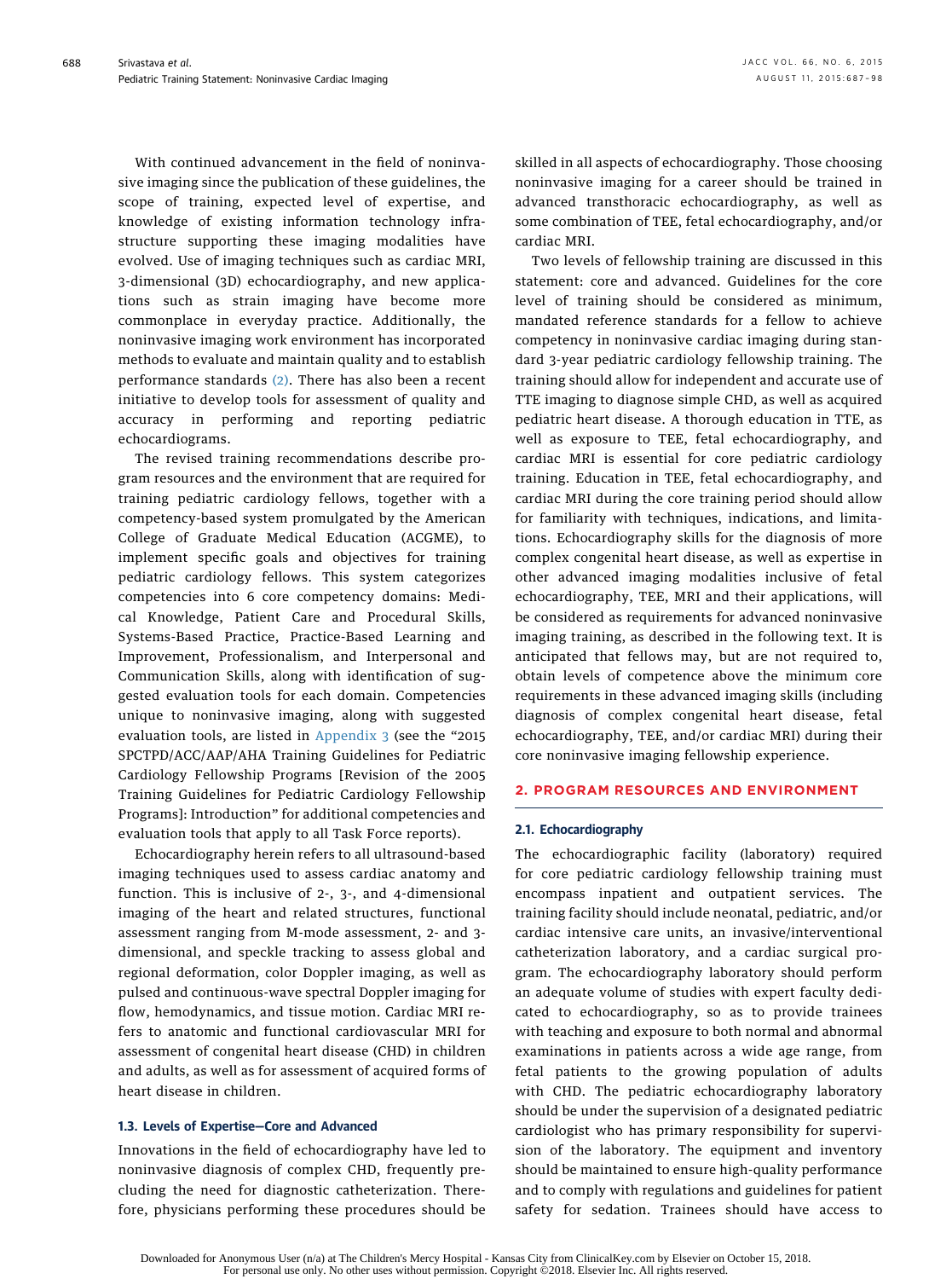patients with a broad spectrum of congenital and acquired cardiac pathologies. A recent survey of pediatric cardiology fellowship program directors (conducted by the Noninvasive Task Force composed of the authors of this document) demonstrated that this framework for training exists in the echocardiography laboratories of most of the current training programs ([Appendix 4\)](#page-13-0).

#### 2.2. Cardiac MRI

Training in pediatric cardiac MRI should occur within a pediatric cardiology fellowship program and/or a radiology training program accredited by the ACGME and staffed by qualified physicians with dedicated expertise in pediatric or congenital cardiac MRI. The MRI laboratory should serve a hospital or hospitals with both inpatient and outpatient services. The training facility should include neonatal and pediatric/cardiac intensive care units, an invasive/interventional catheterization laboratory, and a cardiac surgical program. The MRI laboratory should perform an adequate volume of cardiac studies so as to provide trainees with exposure to both normal and abnormal examinations in patients across a wide age range, from neonatal patients to the growing population of adults with CHD. The MRI laboratory should be supervised by a pediatric cardiologist and/or radiologist with special expertise in pediatric and congenital cardiac MRI. The equipment and inventory should be maintained to ensure high-quality performance and to comply with regulations and guidelines for patient safety with sedation. Core and advanced fellowship trainees should have access to pediatric patients with a broad spectrum of congenital and acquired cardiac pathologies, as well as to adults with various forms of CHD.

#### 3. CORE TRAINING: GOALS AND METHODS

#### 3.1. Echocardiography

During their core fellowship training experience, all pediatric cardiology fellows should be able to achieve technical competence in performing a TTE and should acquire the knowledge base to interpret and report the studies. It is important to have an environment that supports this training, ideally in an accredited echocardiography laboratory. The echocardiography laboratory should have sufficient volume to expose clinical pediatric cardiology fellows to a full range of cardiac pathologies and sufficient attending staff to supervise them and teach the necessary skills. To allow adequate supervision of fellows as they are trained in echocardiography, the following considerations with respect to the infrastructure of the training environment should be ensured:

<sup>n</sup> Adequate ratio of clinical volume to the number of sonographers to ensure that each fellow will be able

to perform and interpret the minimum number of echocardiograms required for core fellowship training.

- <sup>n</sup> Adequate ratio of clinical volume to the number of attending staff to ensure that each fellow will receive adequate instruction.
- <sup>n</sup> Sufficient time allocation per study to allow for the training experience.
- <sup>n</sup> Standard protocol implementation for image acquisition and reporting of studies (as discussed in the following text).
- <sup>n</sup> System of real-time fellow supervision, instruction, and evaluation by dedicated pediatric/congenital echocardiography staff.
- <sup>n</sup> Quality assessment and improvement processes, including tools to detect and review diagnostic errors or discrepancies and to correlate findings with other imaging modalities.
- <sup>n</sup> Comprehensive teaching program that includes didactic conferences, case review sessions, and so on.
- <sup>n</sup> Mentored research opportunities for fellowship trainees.

Standard echocardiographic imaging and measurement protocols are essential in a teaching pediatric echocardiography laboratory to maintain quality and uniformity of complete TTE, TEE, and fetal examinations. Imaging protocol guidelines for performance of pediatric TTE, TEE, and fetal echocardiograms have been published by the American Society of Echocardiography (3–[8\).](#page-9-0) Besides imaging protocols, the echocardiography laboratory should have in place a comprehensive normative dataset or Z-score database encompassing the full range of body sizes and ages encountered in a pediatric/congenital laboratory against which to compare measurements performed in the laboratory; this can be accomplished through 1 of several currently available pediatric echocardiography normative databases.

#### 3.1.1. Transthoracic Echocardiography

During the core noninvasive imaging experience, the trainee should perform and interpret a sufficient number of echocardiograms to attain proficiency with the following parameters:

- To allow the certifying faculty to render a credible assessment of a fellow's level of competency, the fellow trainee should perform and interpret a minimum of 150 echocardiograms and review and interpret an additional 100 echocardiograms during the 3 years (see [Appendix 5](#page-13-0)). These should be considered minimum numbers to allow for assessment and not as minimum numbers for the fellow to be considered competent in TTE, which may be greater.
- <sup>n</sup> The trainee should be exposed to a wide range of diagnoses, including presurgical and postsurgical

Downloaded for Anonymous User (n/a) at The Children's Mercy Hospital - Kansas City from ClinicalKey.com by Elsevier on October 15, 2018. For personal use only. No other uses without permission. Copyright ©2018. Elsevier Inc. All rights reserved.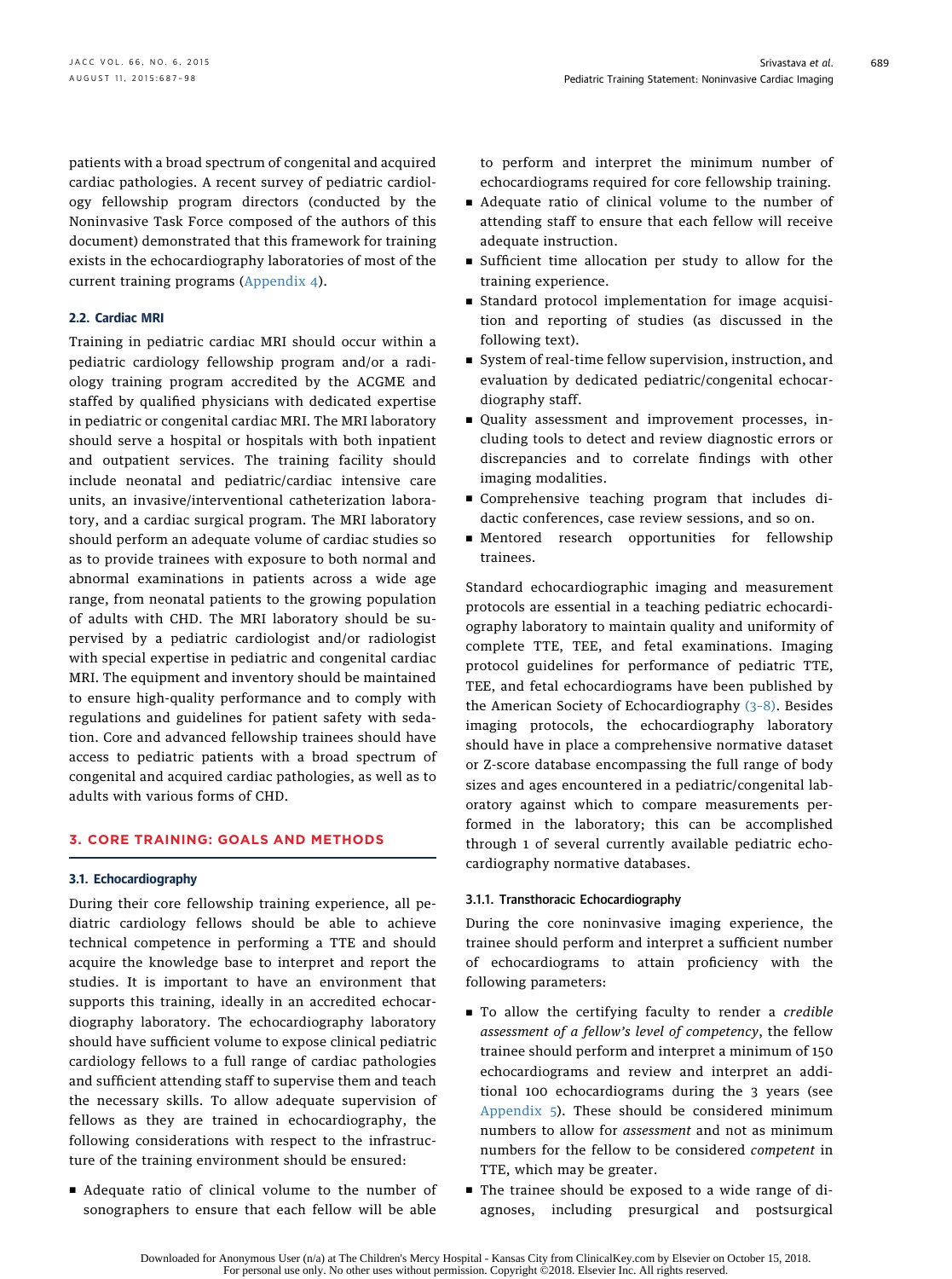evaluation of simple and complex congenital and acquired heart diseases that span the age spectrum from neonates to adults.

- <sup>n</sup> The trainee should be familiar with the institutional sedation and monitoring policies for echocardiograms in both the inpatient and outpatient settings.
- <sup>n</sup> There should be a didactic teaching schedule that incorporates such topics as basic principles of ultrasound, the segmental approach to diagnosis of CHD, and the use of echocardiography for quantitative assessment and hemodynamic evaluation.
- $\blacksquare$  There should be direct demonstration of echocardiographic cases and 1-on-1 supervision in addition to didactic teaching.
- The trainee should have access to echocardiography-pathology correlates, either through direct exposure to heart specimens, at conferences, or through electronic media.
- <sup>n</sup> Attending cardiologists and senior sonographers that teach imaging skills to fellows should be aware of the training goals. These instructors should discuss the goals with the trainee at the beginning of the rotation, and they should provide ongoing evaluation.
- <sup>n</sup> There should be conferences and discussions detailing anatomic and surgical correlates.
- <sup>n</sup> The utility and limitations of echocardiography and other imaging modalities such as cardiac MRI, cardiac computed tomography (CT), and cardiac catheterization should be taught.
- <sup>n</sup> The trainee should both be aware of and be exposed to the process for continued quality improvement and echocardiographic laboratory accreditation.
- <sup>n</sup> Although the ability to perform and/or interpret fetal and TEE studies is not a core training requirement, there should be exposure to these modalities during core fellowship training for all trainees.
- <sup>n</sup> Core fellows should be involved in the review process and didactic lectures regarding fetal and TEE studies, including indications for these examinations and their limitations.

#### 3.1.2. Transesophageal Echocardiography

Fellows completing 3 years of core cardiology training are not expected to perform or interpret TEE. However, those with an interest in pursuing a career in noninvasive imaging may wish to obtain experience in TEE during the latter part of their core training. Moreover, during the course of their 3-year training, fellows will often encounter situations in which they are required to order, review, and/or present TEE studies. Hence, they should be familiar with the general aspects of the procedure, including its advantages and limitations [\(5\),](#page-9-0) as well as the individual TEE views and how they are utilized to evaluate congenital and acquired heart disease.

Recommended goals for core fellowship training in TEE, therefore, include knowledge of the following:

- <sup>n</sup> Indications and use of TEE in the operating room, interventional (cardiac catheterization) laboratory, intensive care unit, and outpatient settings.
- Strengths and limitations of TEE.
- <sup>n</sup> Contraindications and potential complications of TEE.
- <sup>n</sup> Familiarity with the TEE views obtainable from the major esophageal/gastric positions; these include the midesophageal, upper esophageal, transgastric, and deep transgastric, as well as supplementary views such as of the descending aorta [\(7\).](#page-9-0)

For the trainee to satisfy these guidelines, the program must incorporate these topics into the general curriculum. This could be achieved in multiple ways, including didactic lectures, case discussions between cardiology fellows and pediatric cardiologists (or other qualified physicians) with expertise in pediatric/congenital heart TEE, video and "hands-on" demonstrations, and/or multidisciplinary meetings such as combined cardiac surgery and cardiology conferences.

#### 3.1.3. Fetal Echocardiography

Fellows completing 3 years in general cardiology training are not required to perform or interpret fetal echocardiograms, but all fellows are required to be knowledgeable about the subject  $(8-11)$  $(8-11)$ . As with TEE, some trainees may wish to attain a higher level of competency in performing and interpreting fetal echocardiography during core fellowship.

The following represents recommended minimum knowledge for core training in fetal echocardiography.

- <sup>n</sup> Indications for, and limitations of, fetal echocardiography.
- <sup>n</sup> Gestational age at which to refer for a fetal echocardiogram.
- <sup>n</sup> Normal physiology of fetal and transitional circulation.
- <sup>n</sup> Alterations in fetal circulation associated with CHD that impact outcome.
- <sup>n</sup> Fetal arrhythmia evaluation, management, outcomes, and utility of fetal echocardiographic monitoring.
- <sup>n</sup> Extracardiac anomalies in the fetus that impact prenatal and perinatal outcome.
- <sup>n</sup> Existing innovations in perinatal management.

For the trainee to satisfy these guidelines, there must be a provision in the program to incorporate these topics into the general curriculum. This could be achieved in multiple ways, including didactic lectures, video and "hands-on" demonstrations, journal club, and/or multidisciplinary meetings such as combined perinatal and cardiology conferences.

Downloaded for Anonymous User (n/a) at The Children's Mercy Hospital - Kansas City from ClinicalKey.com by Elsevier on October 15, 2018. For personal use only. No other uses without permission. Copyright ©2018. Elsevier Inc. All rights reserved.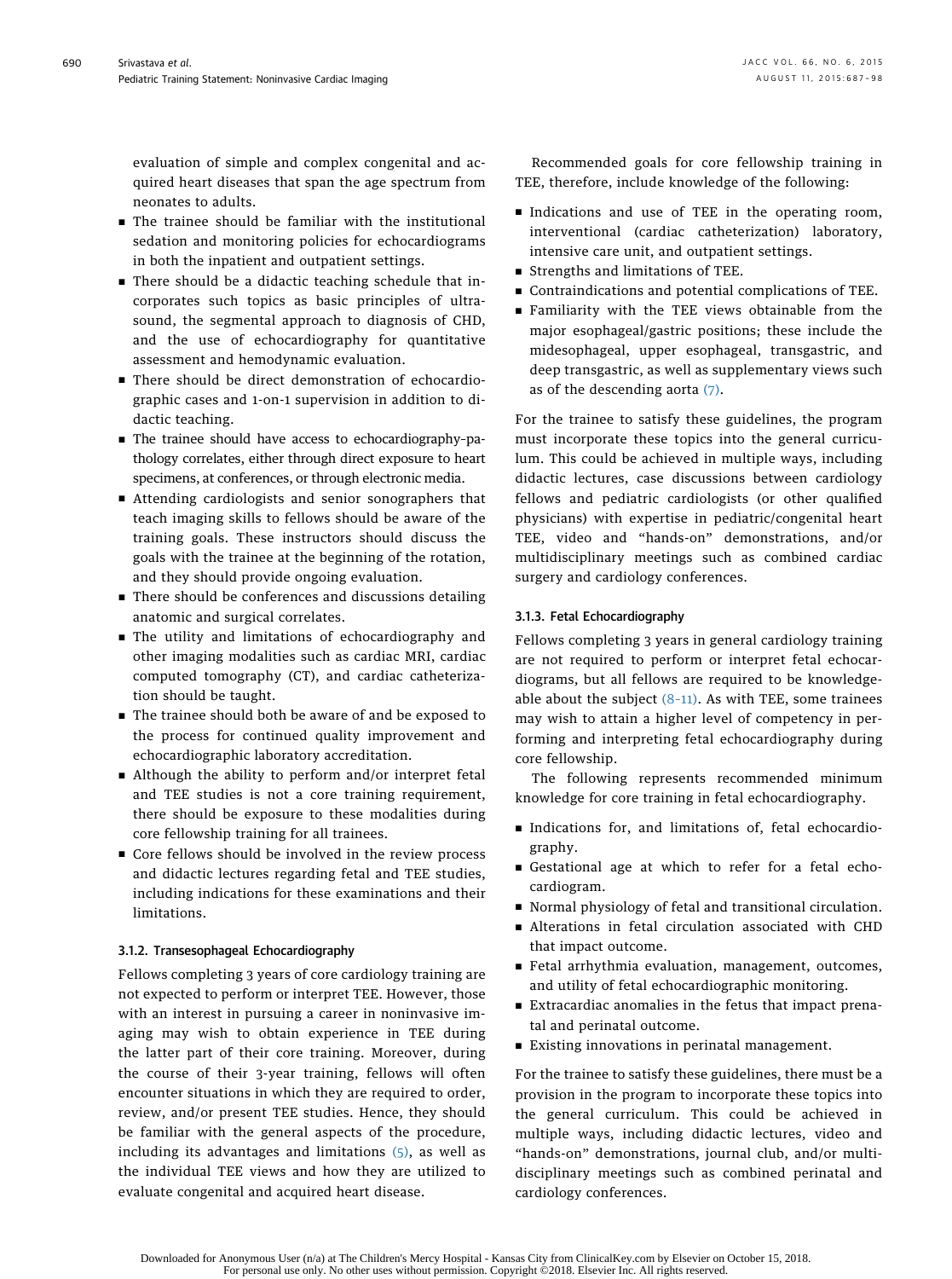#### 3.2. Cardiac MRI

Guidelines for training in pediatric cardiac MRI were published as part of the 2005 pediatric cardiology noninvasive cardiac imaging guidelines document [\(1\)](#page-9-0), from which these revised training guidelines have been adapted. Guidelines to achieve clinical competence in cardiac MRI and CT as part of adult cardiology fellowship training have also been published (12-[14\)](#page-9-0). There is significant variation amongst institutions with respect to availability of pediatric cardiac MRI and in the expertise of pediatric cardiologists, adult cardiologists, and radiologists in performing pediatric/congenital cardiac MRI. Thus, the training guidelines described in the following text are suggested requirements. Similarly, institutions may also choose to include knowledge of cardiovascular CT indications, advantages, and disadvantages for imaging in children and adults with CHD as part of their core pediatric cardiology fellowship curriculum, and may choose to include some level of competency in interpretation of cardiovascular CT as part of advanced noninvasive cardiac imaging training, depending on the level of institutional expertise and equipment availability.

Fellows completing 3 years of general pediatric cardiology training are not required to perform or interpret cardiac MRIs. However, the graduating pediatric cardiology fellow is required to be knowledgeable about cardiac MRI. He or she would be expected to refer patients for cardiac MRI when appropriate, and should be able to view cardiac MRI images and incorporate diagnostic cardiac MRI reports as components of a patient's clinical evaluation. With this in mind, the following are guidelines for core training in cardiac MRI:

- Familiarity with basic principles used to generate MRI images.
- <sup>n</sup> Awareness of current indications and contraindications for cardiac MRI
	- In patients with CHD, including children and adults,
	- <sup>n</sup> In children with acquired heart disease, such as for assessment of ventricular volumes, mass, and/or function.
- <sup>n</sup> Ability to read basic cardiac MRI acquired in infants, children, and young adults with either structurally normal or abnormal hearts.

For a pediatric cardiology fellowship trainee to satisfy these core cardiac MRI training guidelines, there must be provisions within the core fellowship training program that incorporate these topics into the general curriculum. This could be achieved in several ways, including: 1) case discussions with direct interaction between the core pediatric cardiology fellow and pediatric cardiologists or cardiac radiologists who have special expertise in cardiac MRI, including advanced cardiac MRI fellowship trainees, during the acquisition and interpretation of cardiac MRIs; 2) didactic lectures, videos, continuing medical education conferences, and "hands-on" demonstrations; and 3) multidisciplinary meetings, such as combined cardiology, radiology, and/or pathology conferences.

#### 4. ADVANCED TRAINING: GOALS AND METHODS

The goal for advanced training in cardiac imaging is to train fellows to be competent to assume positions as independent noninvasive imaging physicians. Advanced noninvasive cardiac imaging training should include research, teaching, and education components specific to imaging, in addition to advanced clinical expertise in imaging. As with core fellowship training, numerical benchmarks for advanced fellowship trainees are less important than competency-based benchmarks; procedural numbers listed in this section are considered as guides to establish sufficiently broad-based criteria for faculty to make educated, nonbiased assessments of fellowship competency in these advanced imaging modalities.

Advanced training may include all or any combination of TTE, TEE, fetal echocardiography, and cardiac MRI. To achieve competence in advanced pediatric and congenital cardiac noninvasive imaging, an additional 6 to 12 months of training is required beyond the core 3-year training period. The duration of training would depend upon the goal of training, requiring at least 6 months to achieve advanced competency in echocardiography (inclusive of TTE, TEE, and fetal echocardiography) or cardiac MRI alone, and may extend over 12 months to achieve "advanced" competence in noninvasive imaging for both echocardiography and cardiac MRI. Because the ACGME does not currently recognize this advanced training, the suggested training guidelines are not as standardized as are those for core imaging training. Advanced imaging training may vary based on the particular training program and on the individual trainee, because of: 1) variability among institutions with regard to structure, method, and focus of training modality (e.g., TTE, TEE, fetal echocardiography, cardiac MRI); and 2) variability in goal competency levels to be achieved by the particular advanced fellow for each of these modalities. For example, an advanced imaging fellow might focus his/her training more on perfecting fetal imaging skills rather than on cardiac MRI. However, the following are recommended general goals for advanced echocardiographic training; specific guidelines and objectives for fetal echocardiography, TEE, and cardiac MRI are listed separately. Although advanced training guidelines for each of the listed imaging modalities will be discussed individually, the following methods are common to all:

**n** Teaching and supervising junior fellows and sonographers.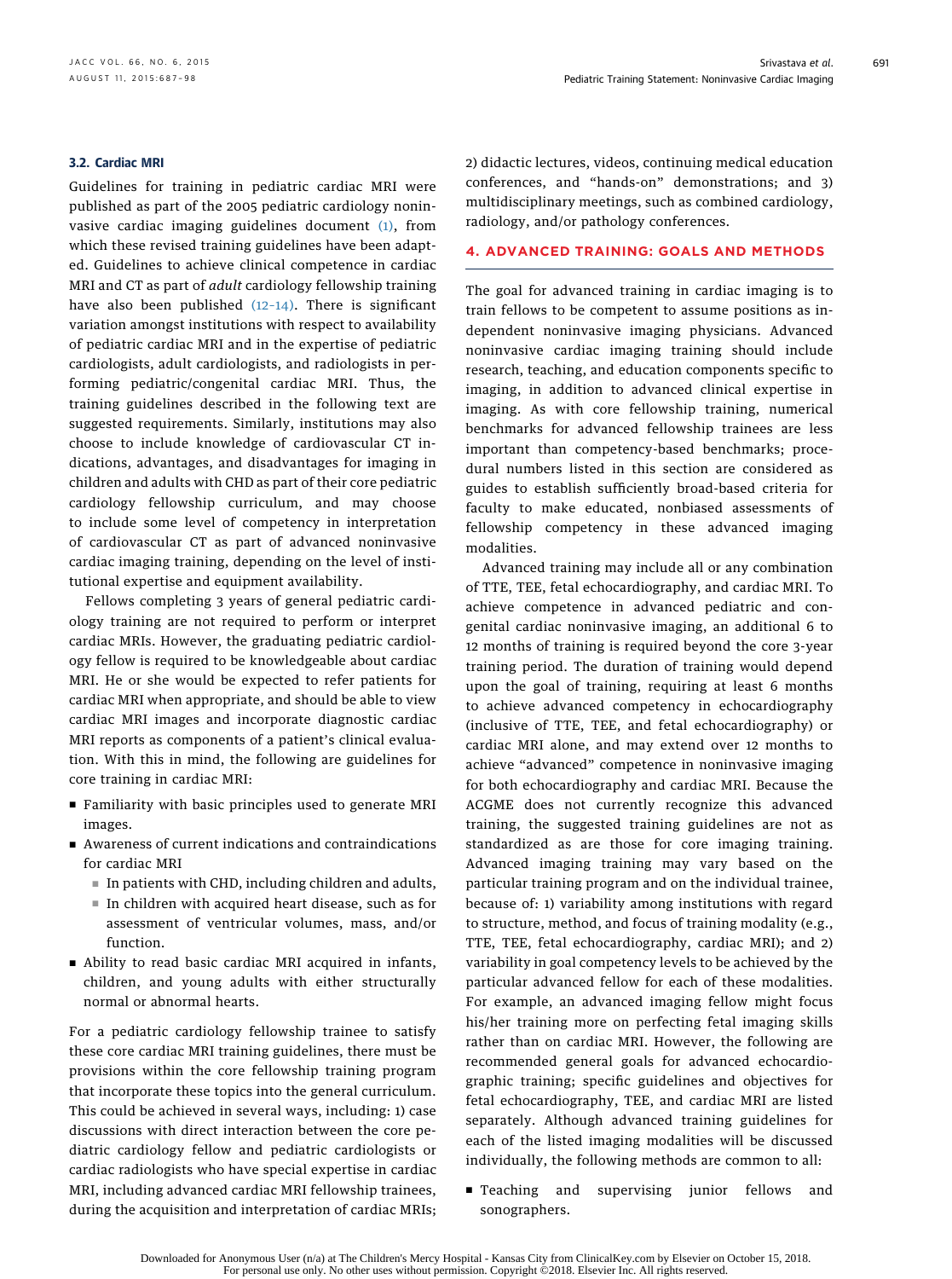- <sup>n</sup> Active involvement in research and teaching: a scholarly activity project should be defined at the onset of advanced training and should be monitored closely, culminating with a presentation at a national meeting and submission of a manuscript for publication in a peer-reviewed journal.
- <sup>n</sup> Increasing level of independence in performing and interpreting studies, clinical decision making, and in the advanced fellow's interaction with surgeons, interventionalists, and referring physicians.

The advanced imaging fellow should understand the process of running an echocardiographic/noninvasive imaging laboratory, as well as its individual components such as staffing, scheduling, reporting, quality assurance procedures, and billing.

#### 4.1. Echocardiography

- <sup>n</sup> Independently perform and interpret TTEs in patients of all ages and diagnostic complexity. It is expected that mastering diagnostic imaging of complex CHD may require additional years of experience and supervision following completion of advanced training.
- <sup>n</sup> Independently utilize echocardiographic data to guide clinical decisions in children and young adults with congenital and acquired heart disease.
- <sup>n</sup> Know quantitative methods of systolic and diastolic ventricular function assessment.
- Know how to interpret and report regional ventricular function.
- <sup>n</sup> Observe and be familiar with applications and limitations of 3-dimensional imaging and myocardial deformation assessment.
- <sup>n</sup> Be able to supervise sonographers and junior fellows and help them acquire core skills.
- <sup>n</sup> Develop and/or participate in noninvasive imagingrelated research, with a goal of project completion as evidenced by presentation at a national meeting and manuscript publication.
- <sup>n</sup> Be familiar with echocardiographic imaging implications and uses of telemedicine.

#### 4.1.1. Transthoracic Echocardiography

- <sup>n</sup> Perform and interpret at least 100 TTE examinations, and review and interpret at least 100 TTE examinations performed by others in patients with more complex anatomy, over a wide age range inclusive of infants and adults. Such examinations should include repaired, palliated, and unrepaired CHD, as well as pediatric forms of acquired heart disease.
- <sup>n</sup> Be proficient in advanced quantitative and hemodynamic assessment using 2- and 3-dimensional and myocardial deformation imaging techniques.

#### 4.1.2. Transesophageal Echocardiography

The goal of advanced training is to enable the trainee to achieve competence in the performance and interpretation of TEE for the evaluation of congenital and acquired heart disease in pediatric patients. In addition to the core knowledge of TEE outlined in the previous text, the following guidelines are recommended for advanced training:

- $\blacksquare$  The trainee should perform and interpret at least 50 studies in pediatric and adult congenital patients. Such patients should comprise a varied spectrum of patient ages and sizes, from neonates to young adults. The studies should be performed under the direct supervision of a dedicated pediatric cardiologistechocardiographer or other qualified physician with specialized expertise in pediatric/congenital heart TEE [\(5\).](#page-9-0)
- <sup>n</sup> Trainees should understand oropharyngeal anatomy and the technique of esophageal intubation, as well as the potential risks of TEE and contraindications for the procedure.
- <sup>n</sup> Performing a competent TEE study requires safe and skillful manipulation of the transducer; an understanding and interpretation of the information obtained; and accurate, comprehensive recording of the entire study. Trainees should be expected to acquire the skills necessary to perform a complete diagnostic evaluation of the heart, utilizing the various TEE probe manipulations and esophageal positions [\(5,7\)](#page-9-0). Obtaining a complete study necessitates the use of the methods common to all forms of echocardiography—2-dimensional imaging, color flow and spectral Doppler, and (when appropriate) M-mode imaging. In the intraoperative setting, the trainee should recognize the changing hemodynamic conditions following surgery and their potential impact upon the echocardiographic findings.
- <sup>n</sup> Trainees should be able to perform a diagnostic TEE study in patients with all forms of pediatric heart disease. This includes patients with complex CHD and cardiac malpositions, such as mesocardia and dextrocardia, in which evaluation of situs and careful segmental evaluation are paramount. Trainees should also be able to evaluate acquired forms of heart disease that might require TEE such as endocarditis and intracardiac thrombus.
- $\blacksquare$  The most common environment for the performance of pediatric TEE is the intraoperative setting, in which both preoperative and postoperative studies are generally obtained. However, the training experience should not be limited to this venue; training should also be conducted in other locations for TEE such as the cardiac catheterization laboratory, intensive care unit, and outpatient setting.

Downloaded for Anonymous User (n/a) at The Children's Mercy Hospital - Kansas City from ClinicalKey.com by Elsevier on October 15, 2018. For personal use only. No other uses without permission. Copyright ©2018. Elsevier Inc. All rights reserved.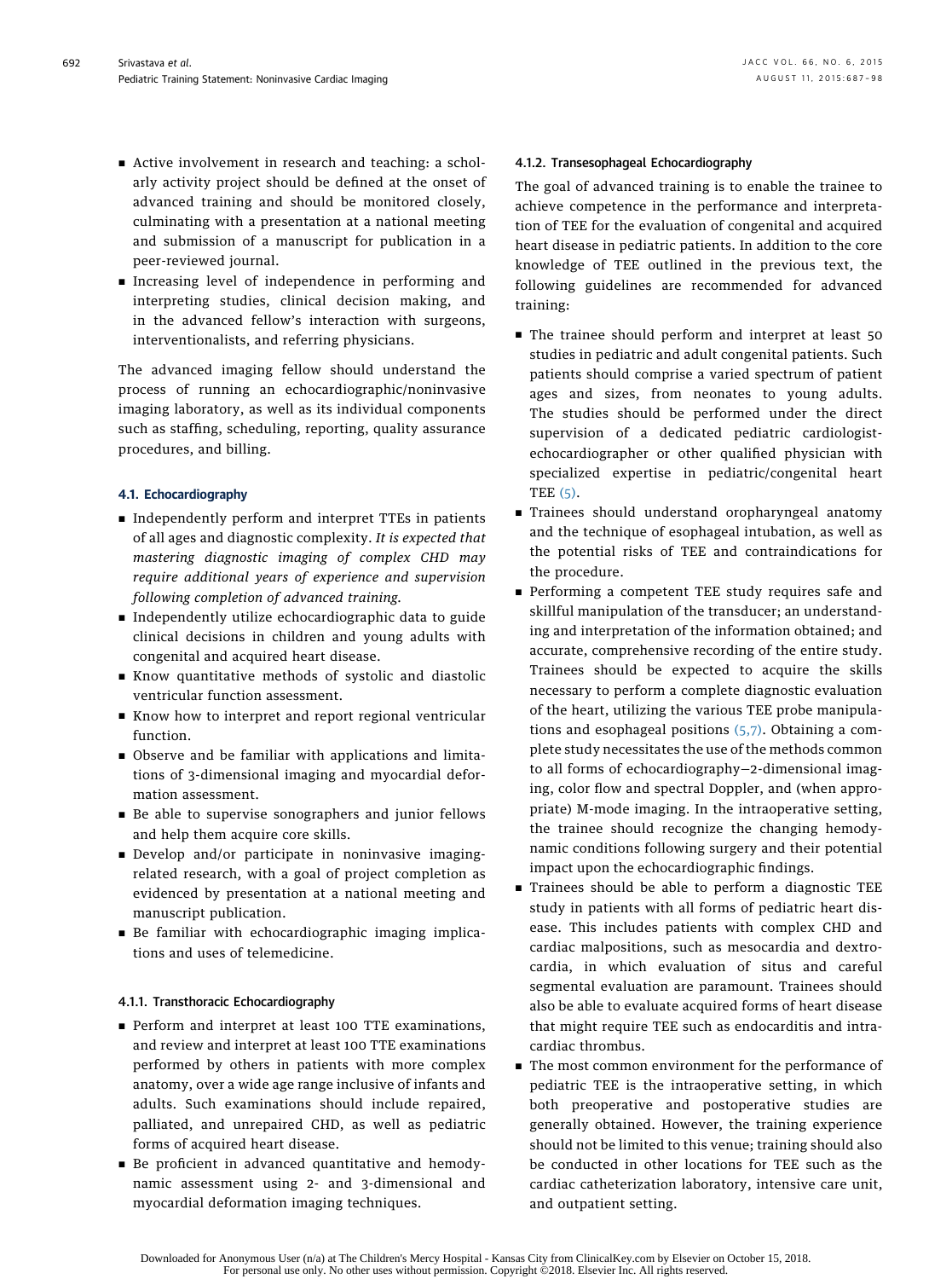- $\blacksquare$  Trainees should understand the indications for the TEE procedure and the requisite information that must be obtained for any given patient, including informed consent. This includes prior review of the patient's history and previous imaging studies (when available). Given the time constraints often accompanying a TEE study, particularly in the intraoperative setting, the trainee will need to prioritize the study such that the most relevant information is acquired first, and supplementary information obtained afterward (time permitting).
- <sup>n</sup> During surgical or cardiac catheterization procedures, it is essential that the echocardiographer communicates important TEE findings in a timely and clear manner to the surgeon or interventionalist, as well as to other members of the team such as the anesthesiologist. Pertinent positive and negative information must be articulated quickly, lucidly, and accurately. It is important for the trainee to understand the importance of team communication and to demonstrate the ability to do so.

#### 4.1.3. Fetal Echocardiography

The goal of advanced fetal echocardiography training is to achieve competence with variable degree of supervision in the diagnosis, counseling, and perinatal management of the fetal diagnosis of congenital heart defects, arrhythmia, heart failure, and derangements in fetal physiology with cardiac and extracardiac fetal malformations (8–[11\).](#page-9-0) Recognizing that the percentage of fetal echocardiograms performed on those with CHD will vary from center to center, it is difficult to define a specific number of studies required to obtain competence that is generalizable to all programs. As a guideline, the advanced fetal echocardiography trainee should:

- <sup>n</sup> Be involved in performance and interpretation and parental counseling of at least 50 fetal echocardiograms and additionally review and interpret another 50. Of these 100, at least 50 echocardiograms should have some form of CHD and/or abnormality of fetal circulation. This should ensure acquisition of knowledge and the technical skills required for assessment and recognition of normal and abnormal fetal cardiac anatomy, function, and physiology. The advanced trainees should have exposure to normal screening examinations and fetuses with a wide range of simple and complex heart defects, fetal arrhythmias, and derangements in fetal physiology.
- <sup>n</sup> Be involved in fetal counseling as it pertains to diagnosis, associated syndromes, implications, and outcomes.
- <sup>n</sup> Have the knowledge and skills needed to assess hemodynamic derangements and plan postnatal management of extracardiac conditions and in those with multiple gestations that can alter fetal hemodynamics.
- <sup>n</sup> Actively participate in a multidisciplinary team approach involved in perinatal management of fetal CHD, arrhythmia, or heart failure.
- <sup>n</sup> Be aware of the utility, indications, and safety of other imaging modalities such as MRI in the management of a fetus with CHD, arrhythmia, and/or extracardiac defects.

#### 4.2. Cardiac MRI

The goal of advanced cardiac MRI training is to achieve competence to perform and independently interpret cardiac MRI examinations in children and in adults with CHD. There is currently discussion within the Society of Cardiac Magnetic Resonance regarding development of specific advanced training credentialing guidelines for both pediatric and adult cardiac MRI. Until such specific guidelines have been approved, it is anticipated that advanced training in pediatric cardiac and congenital MRI should include at minimum an additional 3 to 6 months of training beyond the standard core pediatric cardiology training experience, either as part of an advanced noninvasive cardiac imaging fellowship that also includes TTE, fetal, and TEE imaging, or as a separate advanced cardiac MRI training program.

To achieve this goal, the advanced cardiac MRI trainee should:

- <sup>n</sup> Interpret at least 100 cardiac MRI examinations, including assessment of cardiac anatomy, function, and physiology; for at least 50 cardiac MRI examinations, the advanced cardiac MRI trainee should be directly involved in the acquisition and interpretation of the study. The trainee should have adequate exposure to a broad range of simple and complex heart defects in children and adults with CHD, as well as exposure to the spectrum of acquired heart disease in children.
- <sup>n</sup> Develop an understanding of MRI physics, instrumentation, nomenclature, and MRI safety.
- <sup>n</sup> Participate in the training of MRI technologists and core cardiology trainees in cardiac MRI techniques, including image acquisition and interpretation.
- Participate in basic and/or clinical research project(s) in cardiac MRI, including the presentation of original data at 1 or more scientific meetings, together with original manuscript preparation.
- <sup>n</sup> Participate in quality improvement initiatives within the cardiac MRI laboratory.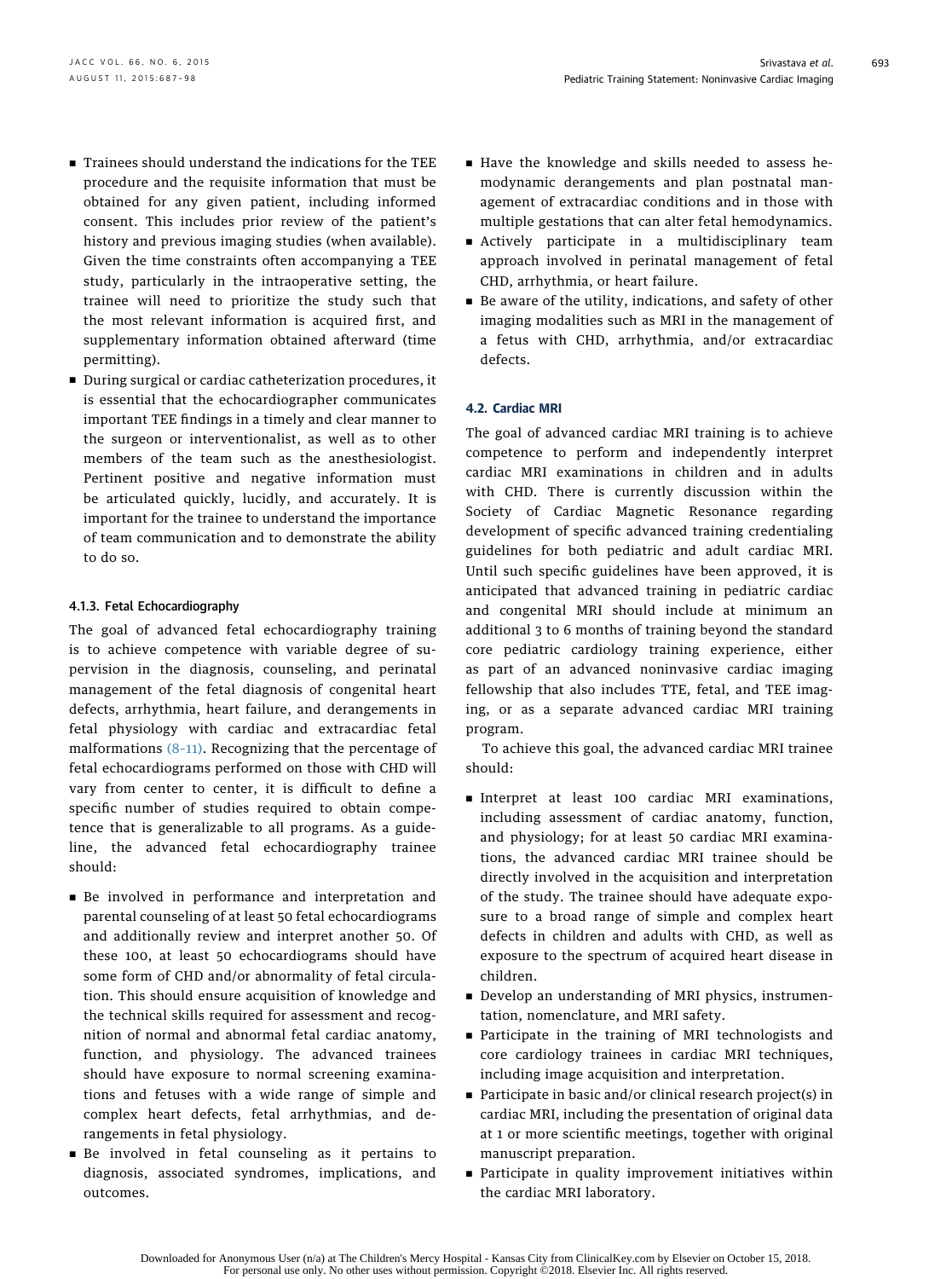#### <span id="page-9-0"></span>5. EVALUATION AND DOCUMENTATION OF COMPETENCE

All training programs should include written goals and objectives for each imaging rotation with performance goals set according to the fellow's level of training. These will serve as the basis for feedback. A copy of these goals and objectives should be supplied and explained to the trainee at the onset of fellowship training and reviewed at the beginning of each rotation. Evaluation of fellows should be performed midway through, and at the completion of, each rotation; evaluations should be directed toward whether the fellow met those prespecified aims. The fellow evaluation should be performed by the echocardiographer/cardiac MRI laboratory director and/or senior echocardiographer/cardiac MRI physician chosen as director of noninvasive imaging training. The fellow evaluation should assess the fellow's performance in each of the 6 areas of core competencies, as appropriate for the level of training, and should be based on direct observation of the fellow. Evaluation of competency in preparation, performance, and interpretation of the results of a procedure should be given more consideration than a focus on the number of procedures performed. Evaluation of competency should be done in person with the trainee and documented in his or her fellowship record. If the trainee is not progressing as expected, remedial actions should be arranged and documented in accordance with institutional procedures. All fellows should maintain a log (preferably electronic) of all procedures performed.

#### REFERENCES

1. [Sanders SP, Colan SD, Cordes TM, et al. ACCF/AHA/](http://refhub.elsevier.com/S0735-1097(15)00815-3/sref1) [AAP recommendations for training in pediatric cardi](http://refhub.elsevier.com/S0735-1097(15)00815-3/sref1)[ology. Task force 2: pediatric training guidelines for](http://refhub.elsevier.com/S0735-1097(15)00815-3/sref1) [noninvasive cardiac imaging. J Am Coll Cardiol. 2005;](http://refhub.elsevier.com/S0735-1097(15)00815-3/sref1) [46:1384](http://refhub.elsevier.com/S0735-1097(15)00815-3/sref1)–8.

2. [Benavidez OJ, Gauvreau K, Jenkins KJ, et al. Diag](http://refhub.elsevier.com/S0735-1097(15)00815-3/sref2)[nostic errors in pediatric echocardiography: develop](http://refhub.elsevier.com/S0735-1097(15)00815-3/sref2)[ment of taxonomy and identi](http://refhub.elsevier.com/S0735-1097(15)00815-3/sref2)fication of risk factors. [Circulation. 2008;117:2995](http://refhub.elsevier.com/S0735-1097(15)00815-3/sref2)–3001.

3. [Campbell RM, Douglas PS, Eidem BW, et al.](http://refhub.elsevier.com/S0735-1097(15)00815-3/sref3) [ACC/AAP/AHA/ASE/HRS/SCAI/SCCT/SCMR/SOPE 2014](http://refhub.elsevier.com/S0735-1097(15)00815-3/sref3) [appropriate use criteria for initial transthoracic](http://refhub.elsevier.com/S0735-1097(15)00815-3/sref3) [echocardiography in outpatient pediatric cardiology:](http://refhub.elsevier.com/S0735-1097(15)00815-3/sref3) [a report of the American College of Cardiology](http://refhub.elsevier.com/S0735-1097(15)00815-3/sref3) [Appropriate Use Criteria Task Force, American Acad](http://refhub.elsevier.com/S0735-1097(15)00815-3/sref3)[emy of Pediatrics, American Heart Association,](http://refhub.elsevier.com/S0735-1097(15)00815-3/sref3) [American Society of Echocardiography, Heart](http://refhub.elsevier.com/S0735-1097(15)00815-3/sref3) [Rhythm Society, Society for Cardiovascular Angiog](http://refhub.elsevier.com/S0735-1097(15)00815-3/sref3)[raphy and Interventions, Society of Cardiovascular](http://refhub.elsevier.com/S0735-1097(15)00815-3/sref3) [Computed Tomography, Society for Cardiovascular](http://refhub.elsevier.com/S0735-1097(15)00815-3/sref3) [Magnetic Resonance, and Society of Pediatric](http://refhub.elsevier.com/S0735-1097(15)00815-3/sref3) [Echocardiography. J Am Coll Cardiol. 2014;64:](http://refhub.elsevier.com/S0735-1097(15)00815-3/sref3) [2039](http://refhub.elsevier.com/S0735-1097(15)00815-3/sref3)–60.

4. [Lai WW, Geva T, Shirali GS, et al. Guidelines and](http://refhub.elsevier.com/S0735-1097(15)00815-3/sref4) [standards for performance of a pediatric echocardio](http://refhub.elsevier.com/S0735-1097(15)00815-3/sref4)[gram: a report from the Task Force of the Pediatric](http://refhub.elsevier.com/S0735-1097(15)00815-3/sref4) [Council of the American Society of Echocardiography.](http://refhub.elsevier.com/S0735-1097(15)00815-3/sref4) [J Am Soc Echocardiogr. 2006;19:1413](http://refhub.elsevier.com/S0735-1097(15)00815-3/sref4)–30.

5. [Ayres NA, Miller-Hance W, Fyfe DA, et al. Indications](http://refhub.elsevier.com/S0735-1097(15)00815-3/sref5) [and guidelines for performance of transesophageal](http://refhub.elsevier.com/S0735-1097(15)00815-3/sref5) [echocardiography in the patient with pediatric acquired](http://refhub.elsevier.com/S0735-1097(15)00815-3/sref5) [or congenital heart disease: report from the Task Force of](http://refhub.elsevier.com/S0735-1097(15)00815-3/sref5) [the Pediatric Council of the American Society of Echo](http://refhub.elsevier.com/S0735-1097(15)00815-3/sref5)[cardiography. J Am Soc Echocardiogr. 2005;18:91](http://refhub.elsevier.com/S0735-1097(15)00815-3/sref5)–8.

6. [Lopez L, Colan SD, Frommelt PC, et al. Recom](http://refhub.elsevier.com/S0735-1097(15)00815-3/sref6)mendations for quantifi[cation methods during the](http://refhub.elsevier.com/S0735-1097(15)00815-3/sref6) [performance of a pediatric echocardiogram: a report](http://refhub.elsevier.com/S0735-1097(15)00815-3/sref6) [from the Pediatric Measurements Writing Group of the](http://refhub.elsevier.com/S0735-1097(15)00815-3/sref6) [American Society of Echocardiography Pediatric and](http://refhub.elsevier.com/S0735-1097(15)00815-3/sref6) [Congenital Heart Disease Council. J Am Soc Echo](http://refhub.elsevier.com/S0735-1097(15)00815-3/sref6)[cardiogr. 2010;23:465](http://refhub.elsevier.com/S0735-1097(15)00815-3/sref6)–95.

7. [Shanewise JS, Cheung AT, Aronson S, et al.](http://refhub.elsevier.com/S0735-1097(15)00815-3/sref7) [ASE/SCA guidelines for performing a comprehen](http://refhub.elsevier.com/S0735-1097(15)00815-3/sref7)[sive intraoperative multiplane transesophageal](http://refhub.elsevier.com/S0735-1097(15)00815-3/sref7) [echocardiography examination: recommendations](http://refhub.elsevier.com/S0735-1097(15)00815-3/sref7) [of the American Society of Echocardiography](http://refhub.elsevier.com/S0735-1097(15)00815-3/sref7) [Council for Intraoperative Echocardiography and](http://refhub.elsevier.com/S0735-1097(15)00815-3/sref7) [the Society of Cardiovascular Anesthesiologists](http://refhub.elsevier.com/S0735-1097(15)00815-3/sref7) Task Force for Certifi[cation in Perioperative](http://refhub.elsevier.com/S0735-1097(15)00815-3/sref7) [Transesophageal Echocardiography. J Am Soc](http://refhub.elsevier.com/S0735-1097(15)00815-3/sref7) [Echocardiogr. 1999;12:884](http://refhub.elsevier.com/S0735-1097(15)00815-3/sref7)–900.

8. [Rychik J, Ayres N, Cuneo B, et al. American Society](http://refhub.elsevier.com/S0735-1097(15)00815-3/sref8) [of Echocardiography guidelines and standards for](http://refhub.elsevier.com/S0735-1097(15)00815-3/sref8) [performance of the fetal echocardiogram. J Am Soc](http://refhub.elsevier.com/S0735-1097(15)00815-3/sref8) [Echocardiogr. 2004;17:803](http://refhub.elsevier.com/S0735-1097(15)00815-3/sref8)–10.

9. AIUM practice quideline for the performance of [fetal echocardiography. J Ultrasound Med. 2011;30:](http://refhub.elsevier.com/S0735-1097(15)00815-3/sref9) [127](http://refhub.elsevier.com/S0735-1097(15)00815-3/sref9)–36.

10. Lee W. Allan L. Carvalho JS, et al. ISUOG consensus [statement: what constitutes a fetal echocardiogram?](http://refhub.elsevier.com/S0735-1097(15)00815-3/sref10) [Ultrasound Obstet Gynecol. 2008;32:239](http://refhub.elsevier.com/S0735-1097(15)00815-3/sref10)–42.

11. [Allan L, Dangel J, Fesslova V, et al. Recommenda](http://refhub.elsevier.com/S0735-1097(15)00815-3/sref11)[tions for the practice of fetal cardiology in Europe.](http://refhub.elsevier.com/S0735-1097(15)00815-3/sref11) [Cardiol Young. 2004;14:109](http://refhub.elsevier.com/S0735-1097(15)00815-3/sref11)–14.

12. [Thomas JD, Zoghbi WA, Beller GA, et al.](http://refhub.elsevier.com/S0735-1097(15)00815-3/sref12) [ACCF 2008 training statement on multimodality](http://refhub.elsevier.com/S0735-1097(15)00815-3/sref12) [noninvasive cardiovascular imaging: a report of](http://refhub.elsevier.com/S0735-1097(15)00815-3/sref12)

[the American College of Cardiology Foundation/](http://refhub.elsevier.com/S0735-1097(15)00815-3/sref12) [American Heart Association/American College of Phy](http://refhub.elsevier.com/S0735-1097(15)00815-3/sref12)[sicians Task Force on Clinical Competence and Training.](http://refhub.elsevier.com/S0735-1097(15)00815-3/sref12) [Developed in collaboration with the American Society](http://refhub.elsevier.com/S0735-1097(15)00815-3/sref12) [of Echocardiography, the American Society of Nuclear](http://refhub.elsevier.com/S0735-1097(15)00815-3/sref12) [Cardiology, the Society of Cardiovascular Computed](http://refhub.elsevier.com/S0735-1097(15)00815-3/sref12) [Tomography, the Society for Cardiovascular Magnetic](http://refhub.elsevier.com/S0735-1097(15)00815-3/sref12) [Resonance, and the Society for Vascular Medicine.](http://refhub.elsevier.com/S0735-1097(15)00815-3/sref12) [J Am Coll Cardiol. 2009;53:125](http://refhub.elsevier.com/S0735-1097(15)00815-3/sref12)–46.

13. [Budoff MJ, Cohen MC, Garcia MJ, et al. ACCF/](http://refhub.elsevier.com/S0735-1097(15)00815-3/sref13) [AHA clinical competence statement on cardiac im](http://refhub.elsevier.com/S0735-1097(15)00815-3/sref13)[aging with computed tomography and magnetic](http://refhub.elsevier.com/S0735-1097(15)00815-3/sref13) [resonance: a report of the American College of](http://refhub.elsevier.com/S0735-1097(15)00815-3/sref13) [Cardiology Foundation/American Heart Association/](http://refhub.elsevier.com/S0735-1097(15)00815-3/sref13) [American College of Physicians Task Force on Clinical](http://refhub.elsevier.com/S0735-1097(15)00815-3/sref13) [Competence and Training. Developed in collabora](http://refhub.elsevier.com/S0735-1097(15)00815-3/sref13)[tion with the American Society of Echocardiography,](http://refhub.elsevier.com/S0735-1097(15)00815-3/sref13) [American Society of Nuclear Cardiology, Society of](http://refhub.elsevier.com/S0735-1097(15)00815-3/sref13) [Atherosclerosis Imaging, and the Society for Cardio](http://refhub.elsevier.com/S0735-1097(15)00815-3/sref13)[vascular Angiography and Interventions. J Am Coll](http://refhub.elsevier.com/S0735-1097(15)00815-3/sref13) [Cardiol. 2005;46:383](http://refhub.elsevier.com/S0735-1097(15)00815-3/sref13)–402.

14. [Beller GA, Bonow RO, Fuster V. ACCF 2008 rec](http://refhub.elsevier.com/S0735-1097(15)00815-3/sref14)[ommendations for training in adult cardiovascular](http://refhub.elsevier.com/S0735-1097(15)00815-3/sref14) [medicine core cardiology training \(COCATS 3\) \(revision](http://refhub.elsevier.com/S0735-1097(15)00815-3/sref14) [of the 2002 COCATS Training Statement\). J Am Coll](http://refhub.elsevier.com/S0735-1097(15)00815-3/sref14) [Cardiol. 2008;51:335](http://refhub.elsevier.com/S0735-1097(15)00815-3/sref14)–8.

KEY WORDS SPCTPD/ACC/AAP/AHA Training Statement, cardiac magnetic resonance imaging, clinical competence, echocardiography, fellowship training, fetal echocardiography, pediatric cardiology, transesophageal echocardiography, transthoracic echocardiography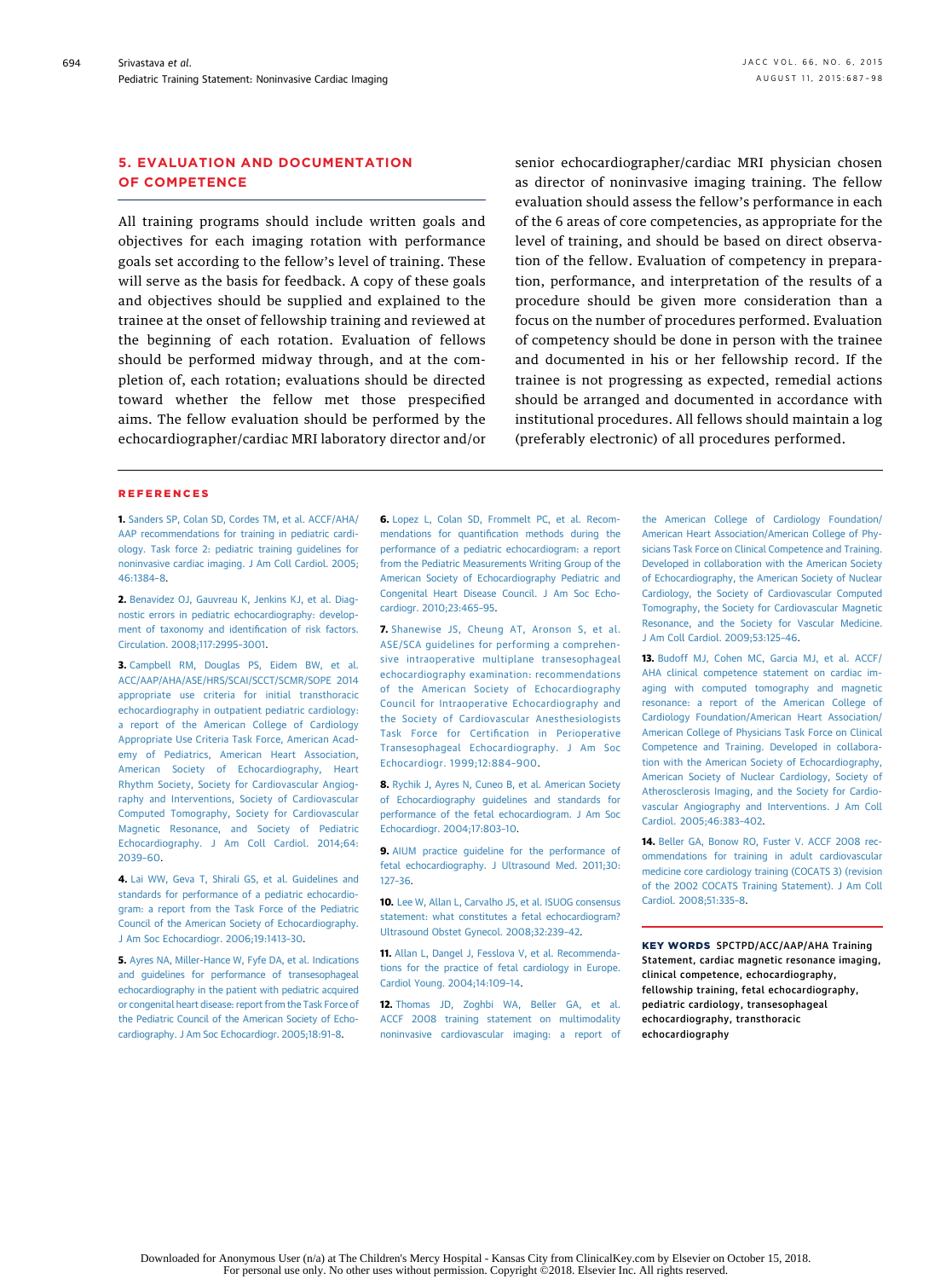#### <span id="page-10-0"></span>APPENDIX 1. AUTHOR RELATIONSHIPS WITH INDUSTRY AND OTHER ENTITIES (RELEVANT)— TASK FORCE 2: PEDIATRIC CARDIOLOGY FELLOWSHIP TRAINING IN NONINVASIVE CARDIAC IMAGING

| <b>Committee</b><br>Member        | <b>Employment</b>                                                                                                                                                                                                                                                                                                                                          | Consultant | <b>Speakers</b><br><b>Bureau</b> | Ownership/<br>Partnership/<br>Principal | Personal<br>Research | Institutional/<br><b>Organizational or</b><br><b>Other Financial Benefit</b> | <b>Expert</b><br>Witness |
|-----------------------------------|------------------------------------------------------------------------------------------------------------------------------------------------------------------------------------------------------------------------------------------------------------------------------------------------------------------------------------------------------------|------------|----------------------------------|-----------------------------------------|----------------------|------------------------------------------------------------------------------|--------------------------|
| Shubhika Srivastava<br>(Co-Chair) | Icahn School of Medicine-<br>Professor of Pediatrics; Mount<br>Sinai Medical Center-Director,<br>Congenital, Pediatric and Fetal<br>Echocardiography                                                                                                                                                                                                       | None       | None                             | None                                    | None                 | None                                                                         | None                     |
| Beth F. Printz<br>(Co-Chair)      | Rady Children's Hospital of San<br>Diego-Associate Professor<br>of Clinical Pediatrics and<br>Associate Adjunct Professor<br>of Radiology; University of<br>California San Diego-Medical<br>Director, Echocardiography<br>and Non-Invasive Cardiac<br>Imaging                                                                                              | None       | None                             | None                                    | None                 | None                                                                         | None                     |
| Tal Geva                          | Harvard Medical School-Professor<br>of Pediatrics; Boston Children's<br>Hospital-Chief, Division of<br>Noninvasive Cardiac Imaging,<br>Department of Cardiology                                                                                                                                                                                            | None       | None                             | None                                    | None                 | None                                                                         | None                     |
| Peter Lang                        | Boston Children's Hospital-Senior<br>Associate in Cardiology and<br>Director Emeritus, Fellowship<br>Training Program in Pediatric<br>Cardiology and Cardiovascular<br>Research; Harvard Medical<br>School-Associate Professor<br>of Pediatrics                                                                                                            | None       | None                             | None                                    | None                 | None                                                                         | None                     |
| Girish S. Shirali                 | Children's Mercy Hospital and<br>Clinics-Melva and Randall L.<br>O'Donnell, PhD, Chair in<br>Pediatric Cardiology and<br>Division Director, Cardiology;<br>Ward Family Heart Center-<br>Co-Director; University of<br>Missouri-Professor of<br>Pediatrics                                                                                                  | None       | None                             | None                                    | None                 | None                                                                         | None                     |
| Paul M. Weinberg                  | Children's Hospital of<br>Philadelphia-Professor of<br>Pediatrics and Professor of<br>Pediatric Pathology and<br>Laboratory Medicine; The<br>Children's Hospital of<br>Philadelphia-Associate<br>Professor of Radiology;<br>Perelman School of<br>Medicine at the University of<br>Pennsylvania-Past Training<br>Program Director, Pediatric<br>Cardiology | None       | None                             | None                                    | None                 | None                                                                         | None                     |
| Pierre C. Wong                    | Children's Hospital of Los<br>Angeles-Director,<br>Echocardiography; Keck<br>School of Medicine, University of<br>Southern California-Associate<br>Professor of Pediatrics                                                                                                                                                                                 | None       | None                             | None                                    | None                 | None                                                                         | None                     |

For the purpose of developing a general cardiology training statement, the American College of Cardiology (ACC) determined that no relationships with industry (RWI) or other entities were relevant. This table reflects authors' employment and reporting categories. To ensure complete transparency, authors' comprehensive healthcare-related disclosure information including RWI not pertinent to this document-is available in an [online data supplement](http://jaccjacc.acc.org/Clinical_Document/Ped_TS_TF2_Comprehensive_RWI_Supplement.pdf). Please refer to [http://www.acc.org/guidelines/about-guidelines-and-clinical-documents/](http://www.acc.org/guidelines/about-guidelines-and-clinical-documents/relationships-with-industry-policy) [relationships-with-industry-policy](http://www.acc.org/guidelines/about-guidelines-and-clinical-documents/relationships-with-industry-policy) for definitions of disclosure categories, relevance, or additional information about the ACC Disclosure Policy for Writing Committees.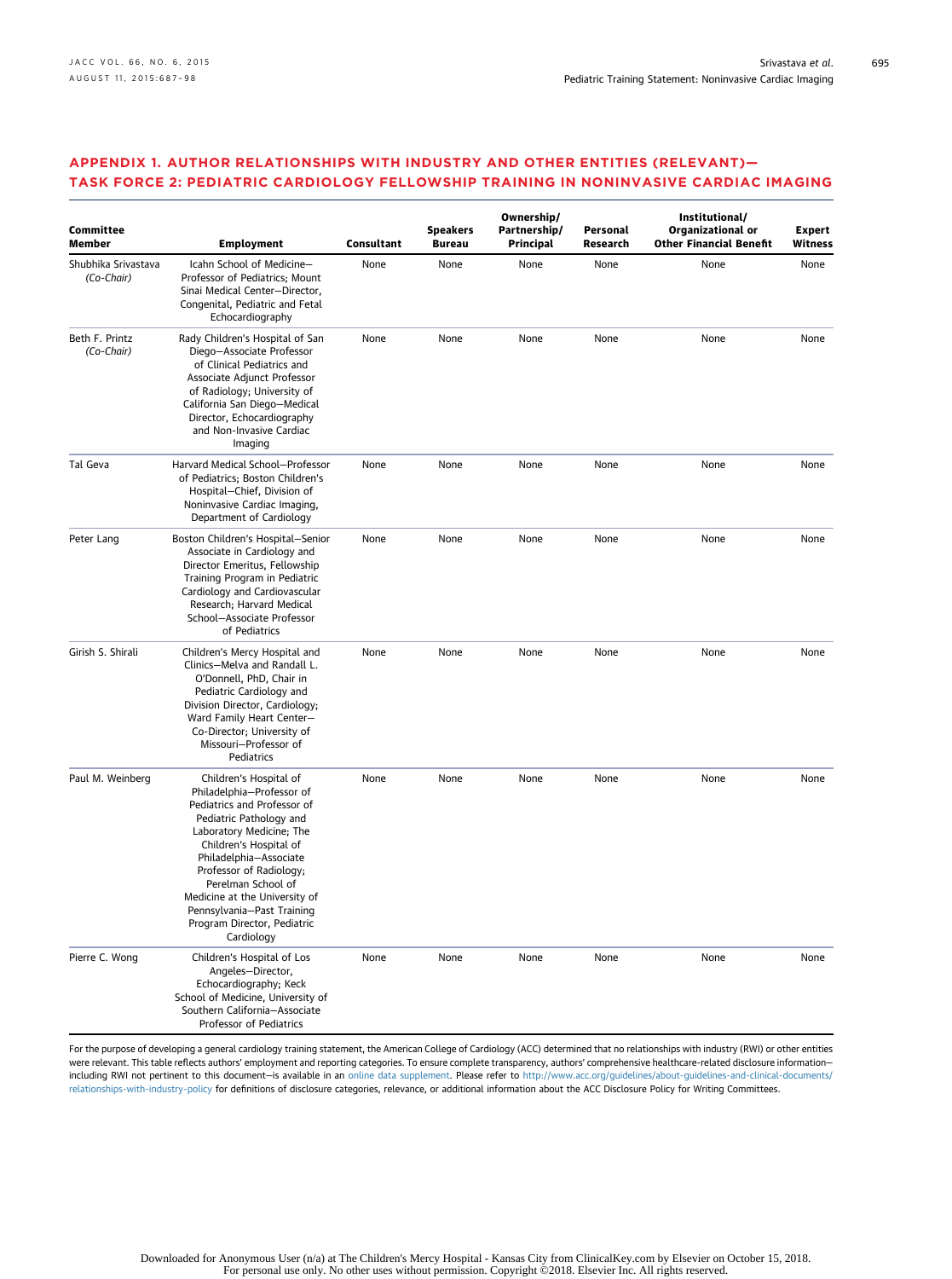#### <span id="page-11-0"></span>APPENDIX 2. PEER REVIEWER RELATIONSHIPS WITH INDUSTRY AND OTHER ENTITIES (RELEVANT)— TASK FORCE 2: PEDIATRIC CARDIOLOGY FELLOWSHIP TRAINING IN NONINVASIVE CARDIAC IMAGING

| <b>Name</b>             | <b>Employment</b>                                                                                                                                            | Representation                                                                                  | Consultant | <b>Speakers</b><br><b>Bureau</b> | Ownership/<br>Partnership/<br>Principal | Personal<br>Research | Institutional/<br><b>Organizational or</b><br><b>Other Financial</b><br><b>Benefit</b> | <b>Expert</b><br>Witness |
|-------------------------|--------------------------------------------------------------------------------------------------------------------------------------------------------------|-------------------------------------------------------------------------------------------------|------------|----------------------------------|-----------------------------------------|----------------------|----------------------------------------------------------------------------------------|--------------------------|
| Craig Fleishman         | The Heart Center at<br>Arnold Palmer Hospital<br>for Children-Director,<br>Noninvasive Cardiac<br>Imaging                                                    | SOPE                                                                                            | None       | None                             | None                                    | None                 | None                                                                                   | None                     |
|                         | Regina Lantin-Hermoso Texas Children's Hospital                                                                                                              | <b>ACC ACPC Council</b>                                                                         | None       | None                             | None                                    | None                 | None                                                                                   | None                     |
| Leo Lopez               | Miami Children's<br>Hospital-Medical<br>Director of<br>Noninvasive<br>Cardiac Imaging                                                                        | Content Expert;<br>Chair, ASE Council<br>on Pediatric and<br>Congenital Heart<br><b>Disease</b> | None       | None                             | None                                    | None                 | None                                                                                   | None                     |
| Swee Chye Quek          | National University<br>of Singapore,<br>Department of<br>Pediatrics                                                                                          | <b>ACC ACPC Council</b>                                                                         | None       | None                             | None                                    | None                 | None                                                                                   | None                     |
| Geetha Raghuveer        | Children's Mercy Hospital,<br>Department of<br>Cardiology                                                                                                    | ACC BOG                                                                                         | None       | None                             | None                                    | None                 | None                                                                                   | None                     |
| Craig Sable             | Children's National<br>Medical Center-<br><b>Training Director</b>                                                                                           | AHA                                                                                             | None       | None                             | None                                    | None                 | None                                                                                   | None                     |
| Ritu Sachdeva           | Sibley Heart Center-<br>Medical Director.<br>Cardiovascular<br>Imaging Research<br>Core                                                                      | AAP                                                                                             | None       | None                             | None                                    | None                 | None                                                                                   | None                     |
| <b>Timothy Slesnick</b> | Emory University-<br>Assistant Professor,<br>Pediatric Cardiology                                                                                            | AHA                                                                                             | None       | None                             | None                                    | None                 | None                                                                                   | None                     |
| Carole Warnes           | Mayo Clinic-Professor,<br>Medicine                                                                                                                           | ACC BOT                                                                                         | None       | None                             | None                                    | None                 | None                                                                                   | None                     |
| Eric S. Williams        | Indiana University School<br>of Medicine-<br>Professor (Cardiology)<br>and Associate Dean;<br>Indiana University<br>Health-Cardiology<br>Service Line Leader | ACC CMC Lead<br>Reviewer                                                                        | None       | None                             | None                                    | None                 | None                                                                                   | None                     |
| Luciana Young           | Ann and Robert H. Lurie<br>Children's Hospital<br>of Chicago                                                                                                 | <b>ACC ACPC Council</b>                                                                         | None       | None                             | None                                    | None                 | None                                                                                   | None                     |

For the purpose of developing a general cardiology training statement, the ACC determined that no relationships with industry or other entities were relevant. This table reflects peer reviewers' employment, representation in the review process, as well as reporting categories. Names are listed in alphabetical order within each category of review. Please refer to <http://www.acc.org/guidelines/about-guidelines-and-clinical-documents/relationships-with-industry-policy> for definitions of disclosure categories, relevance, or additional information about the ACC Disclosure Policy for Writing Committees.

AAP indicates American Academy of Pediatrics; ACC, American College of Cardiology; ACPC, Adult Congenital and Pediatric Cardiology; AHA, American Heart Association; BOG, Board of Governors; BOT, Board of Trustees; CMC, Competency Management Committee; and SOPE, Society of Pediatric Echocardiography.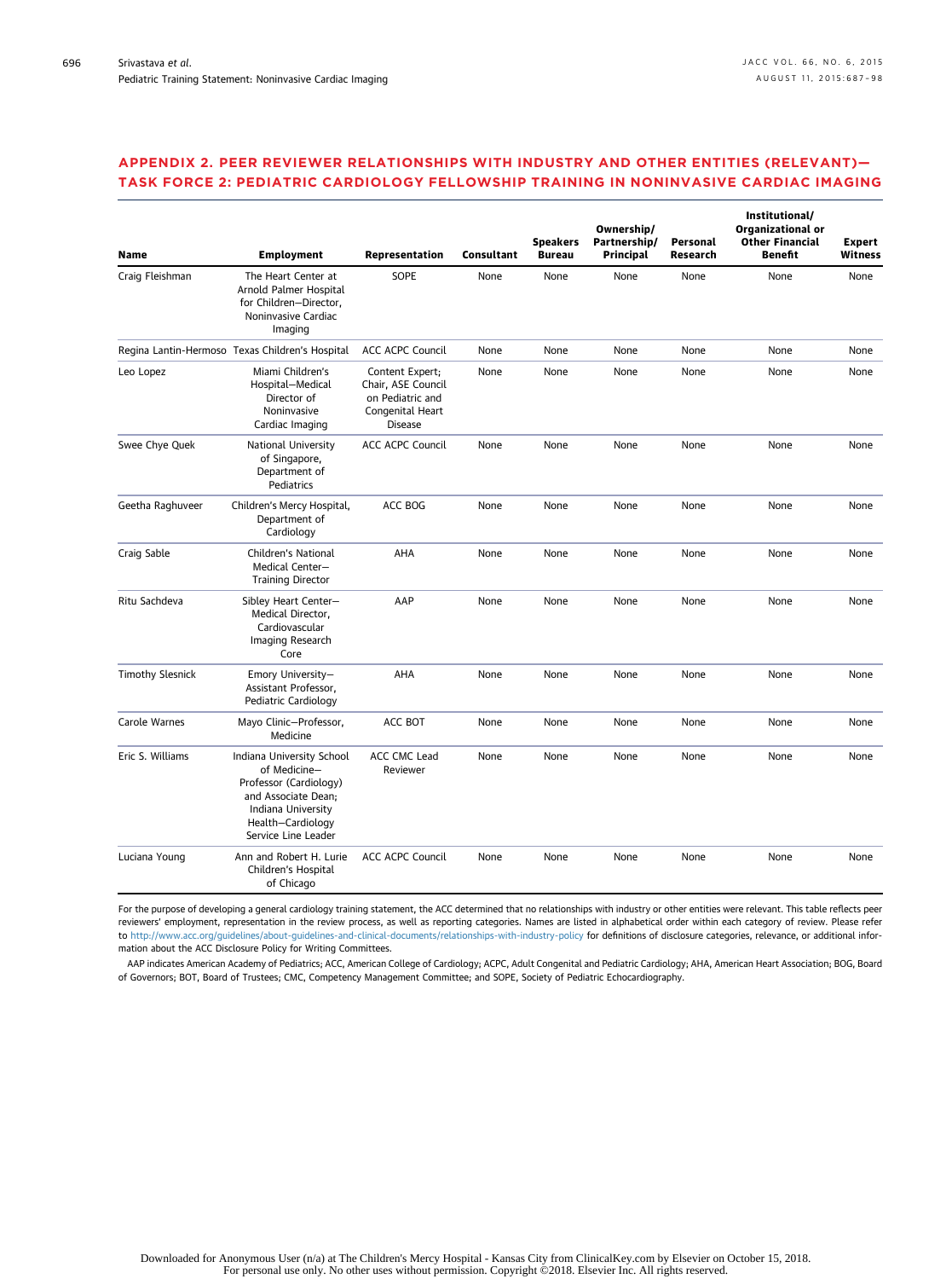#### <span id="page-12-0"></span>APPENDIX 3. CORE CURRICULAR COMPETENCIES AND EVALUATION TOOLS FOR NONINVASIVE IMAGING

#### MEDICAL KNOWLEDGE

- Know the physical properties of ultrasound and Doppler principles.
- Know the principles of echocardiographic image construction and the factors that influence image composition.<br>■ Know the ultrasound imaging devices including "knobology" appropriate transducer and settings to optimize i
- n Know the ultrasound imaging devices, including "knobology," appropriate transducer and settings to optimize images, and proper and safe use of the ultrasound equipment.
- Know the proper use of different echocardiographic techniques (2D, M-mode, 3D, color, and spectral Doppler) to thoroughly evaluate cardiac anatomy, physiology, and function.
- Know standard transthoracic imaging planes (subcostal, apical, parasternal, suprasternal).
- n Know the effects of patient positioning on image acquisition and how to move them to optimize echocardiographic images.
- Know the indications for pediatric TTE.
- Know the hemodynamic and physiologic changes from fetus to adult.
- n Know the full spectrum of pediatric cardiac surgical procedures, including the components of a complete preoperative and postoperative echocardiographic assessment, as well as potential postoperative complications of each procedure.
- Know the techniques for imaging abnormal situs and dextrocardia, as well as the associated terminology of complex disease.<br>■ Know basic TEE imaging views and indications, including the use of TEE for quidance of intraop
- n Know basic TEE imaging views and indications, including the use of TEE for guidance of intraoperative and catheter-based interventions, and be aware of limitations of TEE imaging.
- Know basic fetal imaging views and indications and limitations of fetal echocardiographic imaging.
- Know the basic principles used to generate MR images.
- Know the indications and contraindications for cardiac MR in patients with CHD, including children and adults.
- n Know the indications and contraindications for cardiac MR in children with acquired heart disease.

Evaluation Tools: direct observation, conference participation and presentation, and in-training examination

#### PATIENT CARE OR PROCEDURAL SKILLS

- Have the skills to do a clinical history, know the indications for study, review prior studies, and interim procedures.
- Have the skills to identify the goals of each study.
- n Have the skills to consistently obtain adequate images from all planes on a standard TTE in a timely manner.
- n Have the skills to identify cardiac structures displayed by echocardiography and how echocardiographic images correlate with cardiac anatomy.
- Have the skills to recognize imaging artifacts.
- $\blacksquare$  Have the skills to obtain appropriate measurements of ventricular, valvar, and vascular dimensions.<br> $\blacksquare$  Have the skills to obtain appropriate measures of ventricular function
- Have the skills to obtain appropriate measures of ventricular function.
- n Have the skills to evaluate valvar stenosis and regurgitation with spectral (pulsed and continuous wave) and color Doppler. n Have the skills to identify and describe common lesions: atrial septal defect, ventricular septal defect, patent ductus arteriosus, aortic stenosis, and
- pulmonary stenosis.
- n Have the skills to complete a full examination of patients with simple congenital defects, including full Doppler assessment, along with a detailed, concise report.
- Have the skills to perform a comprehensive 2D and Doppler examination of a newborn with previously undiagnosed complex congenital heart disease and be able to assess need for prostaglandin without assistance. Complete description of complex anatomic details is encouraged, but not required of a trainee completing core fellowship; accurate imaging/interpretation of complex CHD may require advanced training and/or postfellowship experience.
- Have the skills to identify and describe pericardial disease.
- $\blacksquare$  Have the skills to demonstrate familiarity with indications, use, and limitations of TEE.<br> $\blacksquare$  Have the skills to demonstrate familiarity with indications, use, and limitations of basic
- n Have the skills to demonstrate familiarity with indications, use, and limitations of basic imaging skills for fetal echocardiography.
- Have the skills to read basic cardiac MR images acquired in infants, children, and young adults with either structurally normal or abnormal hearts.

#### Evaluation Tools: conference participation, direct observation, and procedure logs

2D indicates 2-dimensional; 3D, 3-dimensional; CHD, congenital heart disease; MR, magnetic resonance; TEE, transesophageal echocardiography; and TTE, transthoracic echocardiography.